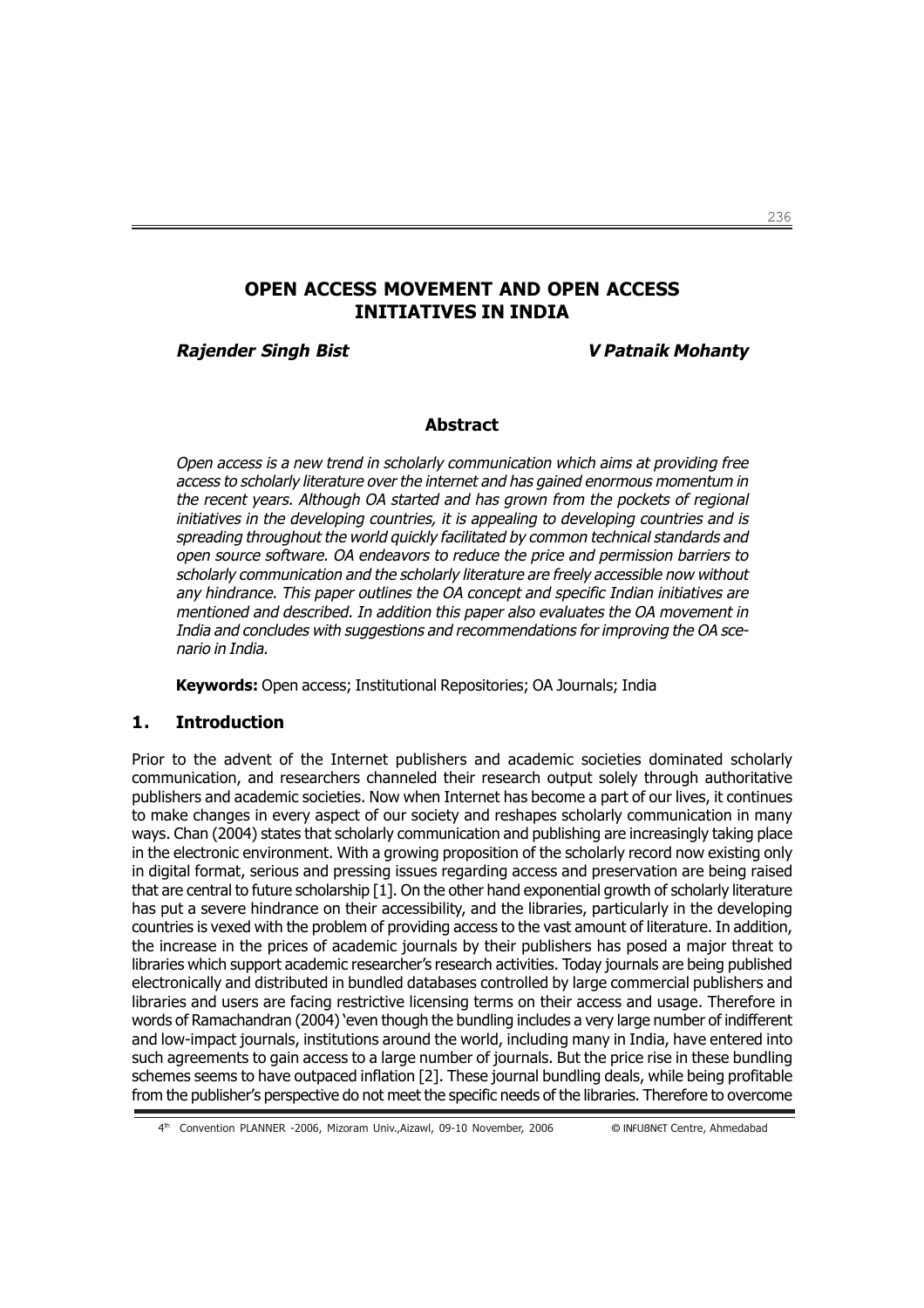what is often termed as 'commercialization of scholarly publication' or 'serials crisis' and to communicate the fruits of scholarly literature to a world wide community of researchers and scientists the open access (OA) initiative emerged as a revolutionary movement that promotes free access to scholarly publications over the Internet, removes the price and permission barriers and ensures the widest possible dissemination of research. OA literature and journals and are expected to be read more often than those with subscriptions thereby having a higher impact rate. Additionally OA significantly accelerates the publication and use of new research by reducing the time lag between the actual completion of a piece of research and its publication.

# 2 Open Access

Open Access (OA) was initiated in the developed countries and was marked by three notable declarations known as Budapest Open Access Initiative (BOAI) in 2002, (http://www.soros.org/ openaccess/read.shtml), Bethesda statement in June 2003 (www.earlham.edu/~peters/fos/ bethesda.htm), and the Berlin declaration in October 2003 (http://www.zim.mpg.de/openaccessberlin/berlin.decleration.html) and since then the issue is spreading through the world and many developing countries including India have joined the effort. OA has made significant progress in the area of public policy and support, copyright, publisher alliance and technology standards. Most OA definitions have key features in common i.e. open access exists where there is free, immediate and unrestricted availability of digital content. According to Suber (2006) 'Open access to scientific article means online access without charge to readers or libraries. Committing to open access means dispensing with the financial technical and legal barriers that are designed to limit access to scientific research articles to paying customers' [3]. Bjork (2004) defines OA as that a reader of a scientific publication can read it over the Internet, print it out and even further distribute it for non-commercial purposes without any payments or restrictions. At the most the reader is in some cases required to register with the service in question, which for instance can be useful for the service providers in view of the production of readership statistics. The use of the content by third parties for commercial purposes is, however, as a rule prohibited [4]. Thus OA is simply the free online availability of digital contents, scholarly journal articles, research results, which authors publish without expectation of payment and is based on 'an ethical argument that research funded by the public should be available to the public' [5]. OA operates within the legal framework and own the original copyright for their work. Authors can transfer the rights to publishers to post the work on the web or else can retain the rights to post their work on the archives. Open access requires several enabling technologies and metadata interoperability protocols like open source software for establishing and managing digital archives (e.g. dspace, e-prints, Greenstone), open source software for online journal publishing (e.g. OJS system from public knowledge project, University of British Columbia, Canada), metadata schemas and OAI Protocol for Metadata Harvesting (OAI-PMH) which collects the metadata and enables it to be searched.

# 3. Open Access Mechanisms

There are various mechanisms by which the open access is achieved. Harnard and et. al (2004) identified two main roads to OA 'gold' and 'green'. The gold road refers to OA journals which are openly accessible immediately on publication. The green road refers to OA self archiving. The green road is faster and cheaper, whereas the gold road is more costly, but better maintained and managed [6]. The OA mechanisms can be classified as: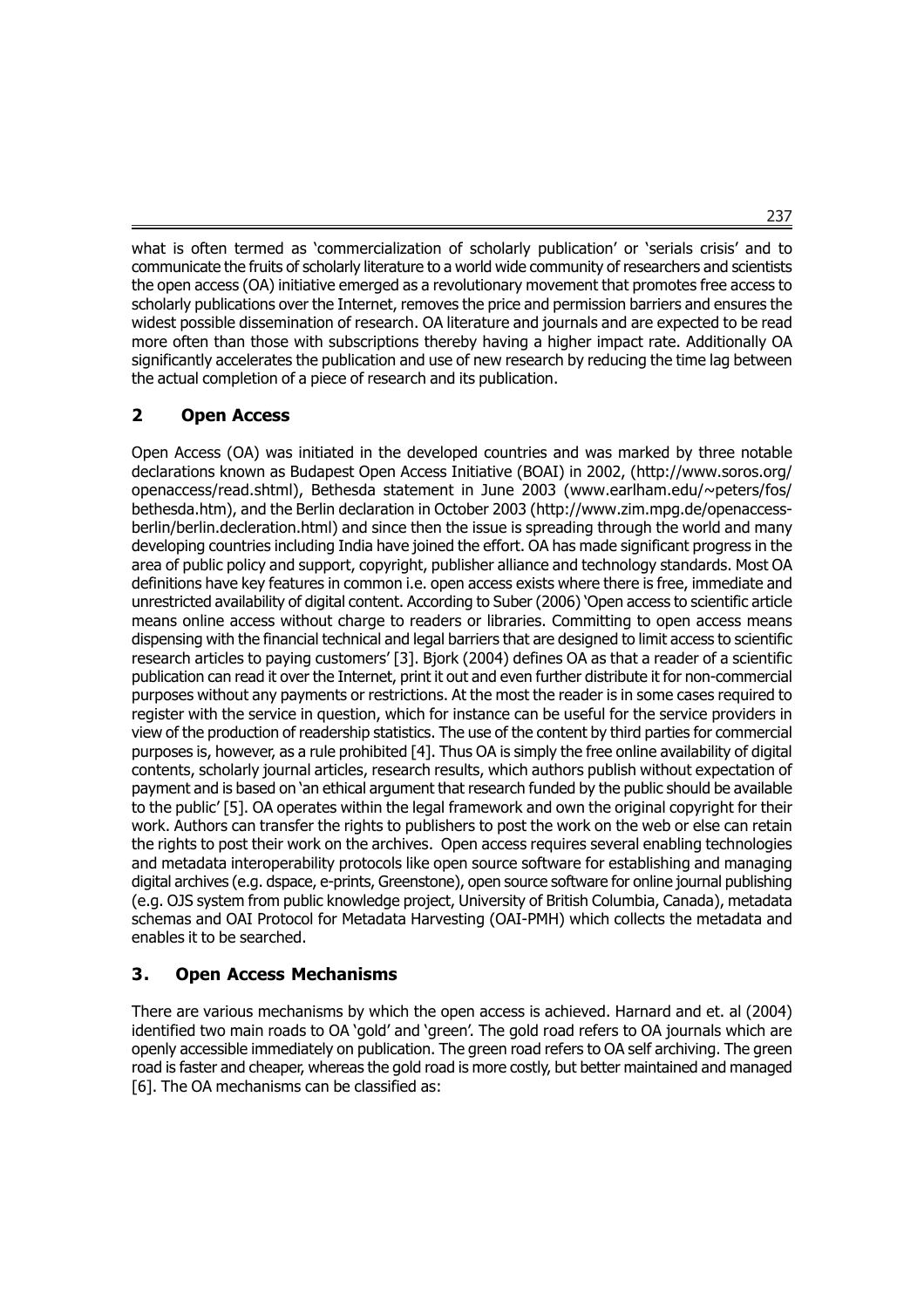- Open access periodicals providing complete and unrestricted access to web based OA journals, e.g. journals such as D-lib, PLoS Biology.
- n Domain-specific, subject-specific institutional and digital repositories where the authors or authors institutions or institutions administered by an organization or scholarly society make publications available free online e.g. Arxiv.
- Limited access i.e. conventional journals that allow open access to certain sections of their issues e.g. Nature.
- Delayed OA version is another mechanism i.e. periodicals going OA after a specified period of time from the date of publication, e.g. Highwire press journals.
- Dual mode is subscription based print on paper edition along with OA online edition, e.g. British Medical Journal.
- State of economy based access is a mechanism where conventional periodicals are made available as OA periodicals to countries based on economic criteria, e.g. HINARI, AGORA.

## 4. Open Access Models

OA is free for users of scholarly, but it is not free for publishers. It facilitates a few OA operational models such as the author pays model in which publication fee is paid by the author, author's institution or research program. But this model is disliked by the authors and there is a possibility of low quality literature being provided. Another model is external funding i.e. seeking financial support from external sources like private foundations, corporate funds, governmental and institutional grants. For e.g. 10 % of DOAJ journals (http://www.doaj.org) are supported totally or partially through external funding. Institutional repositories are often supported by academic or research institutions e.g. the repository ArXiv (http://arxiv.org/) is funded by Cornell University and National Science foundation, USA. The third model is fee-based support model, whereby the publishers fund OA project through additional services or products for sale online including advertising, e-commerce, off-line media and software etc. BioMed Central (http://www.biomedcentral.com) offers advertising services on its website. This model makes use of the media and technological resources to generate revenues to support OA. The voluntary work is another model where the volunteers with relevant knowledge and expertise contribute to the OA projects without expectation of any monetary rewards. It is supposed to lack rigorous accountability. Finally, personal websites of author publications, which is the most common OA channel today. However it is widely scattered on the web and it is very difficult to search and locate information from them, metadata is seldom assigned and it may not be updated regularly thus lacking quality.

## 5. Open Access Initiatives in India

In India poor access to international journals and the low visibility of research papers are the major problems facing Indian researchers. O A is viewed as a solution to remedy this. Rajshekar (2003) explained that India's challenge is to reciprocate the information flow and improve access and thereby the impact of Indian research. To meet this challenge and to generate a national R&D resource base, an open access approach in line with the Budapest Open Access Initiative is being promoted [7]. Various Indian R&D organizations, leading scientific research institutions (such as Indian Institute of Science, IITs, ISI, institutes under the CSIR and Indian Council of Medical Research etc.) are now taking part in the open access movement by establishing institutional and digital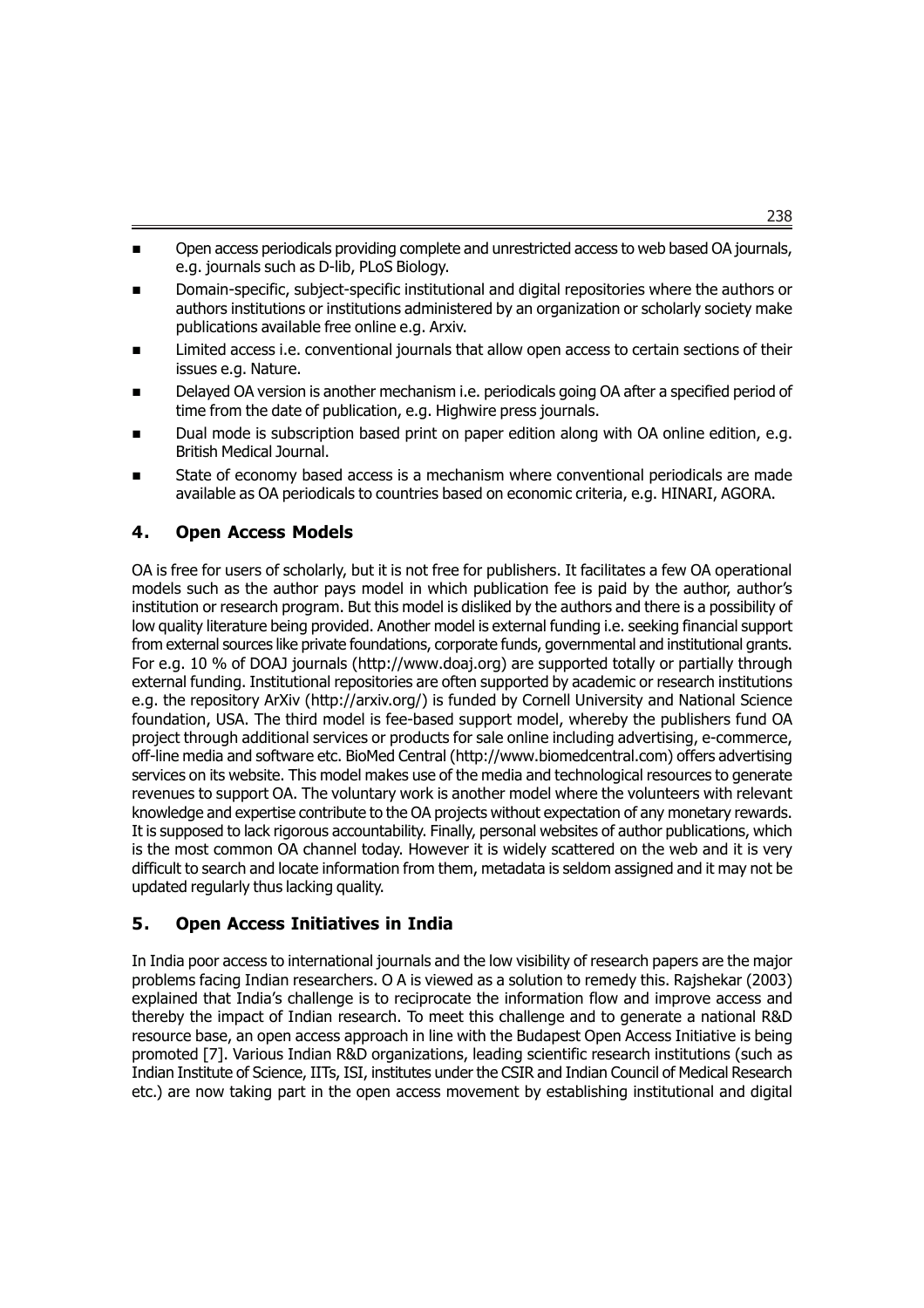repositories to provide worldwide access to their research literature. Several Indian publishers have already adopted the open-access philosophy for the electronic versions of their journals. Unlike some open-access journals in other countries, in which authors pay to publish their papers, Indian open-access journals use government grants and subscriptions to their print version to cover publishing costs [8].

## 5.1 Institutional Repositories

The first Institutional Repository endeavor to be successfully implemented in India is the e-prints repository of research outputs from the Indian Institute of Science, IISc, Bangalore. The archive is maintained by National Center for Science Information (NCSI) and it supports self-archiving by IISc's scientists of research publications and supports metadata for browsing and searching through subject, year, author, keywords and by the latest addition. E-prints@IISC is well populated with almost 3645 publications which are growing. Not all publications are available for open access, some are for registered users only, and others are linked to publisher's websites. NCSI allows deposits by e-mail with attachments. Another endeavor of IISc, is the e-theses repository ETD@IISc which covers 153 records of theses and dissertations at present, mainly in the area of science and technology. It offers theses templates in both MSWord and Latex. It also has a browse function by guide and by subject which has been customized for local use by NCSI.

Librarian's Digital Library (LDL) at DRTC offers search Digital Libraries (SDL), a selective harvester for archives and e-journals in library and Information sciences. Archives including E-LIS and DLIST can be browsed individually or searched together. It includes about 236 items basically research papers, articles, reports and provides access to papers published in DRTC conference and seminar proceedings.

INFLIBNET, an Inter-University Centre of UGC that serves towards modernization of libraries through a National Network of Libraries in around 264 Universities, Colleges and R &D Institutions across the country created OAI repository Dspace@INFLIBNET for its post prints, preprints, new clippings, CALIBER and PLANNER full text proceedings, training material and other scholarly publications. Repository of INFLIBNET annual reports and IRTPLA (Inflibnet Regional Training Programme on Library Automation) course material is also maintained.

Another subject specific repository of Indian Medlars centre (IMC) caters to the information need of the Indian Medical community is the e-print archive OpenMed@NIC which stores and provides access to biomedical literature. It has value added features such as MESH classification and offers RSS feeds to its users. Another Significant document type repository Vidyanidhi Project of the University of Mysore, is designated to act as a national repository for e-theses providing support to universities which may not have resources to manage their own repositories. Apart from the wider dissemination of research particularly among Indian researchers, the project hopes to improve the quality of theses and to protect duplication of research. There are other repositories from national level institutes and various Management Institutes and IIT's have joined the tally. The Indian repositories are summarized in table 1.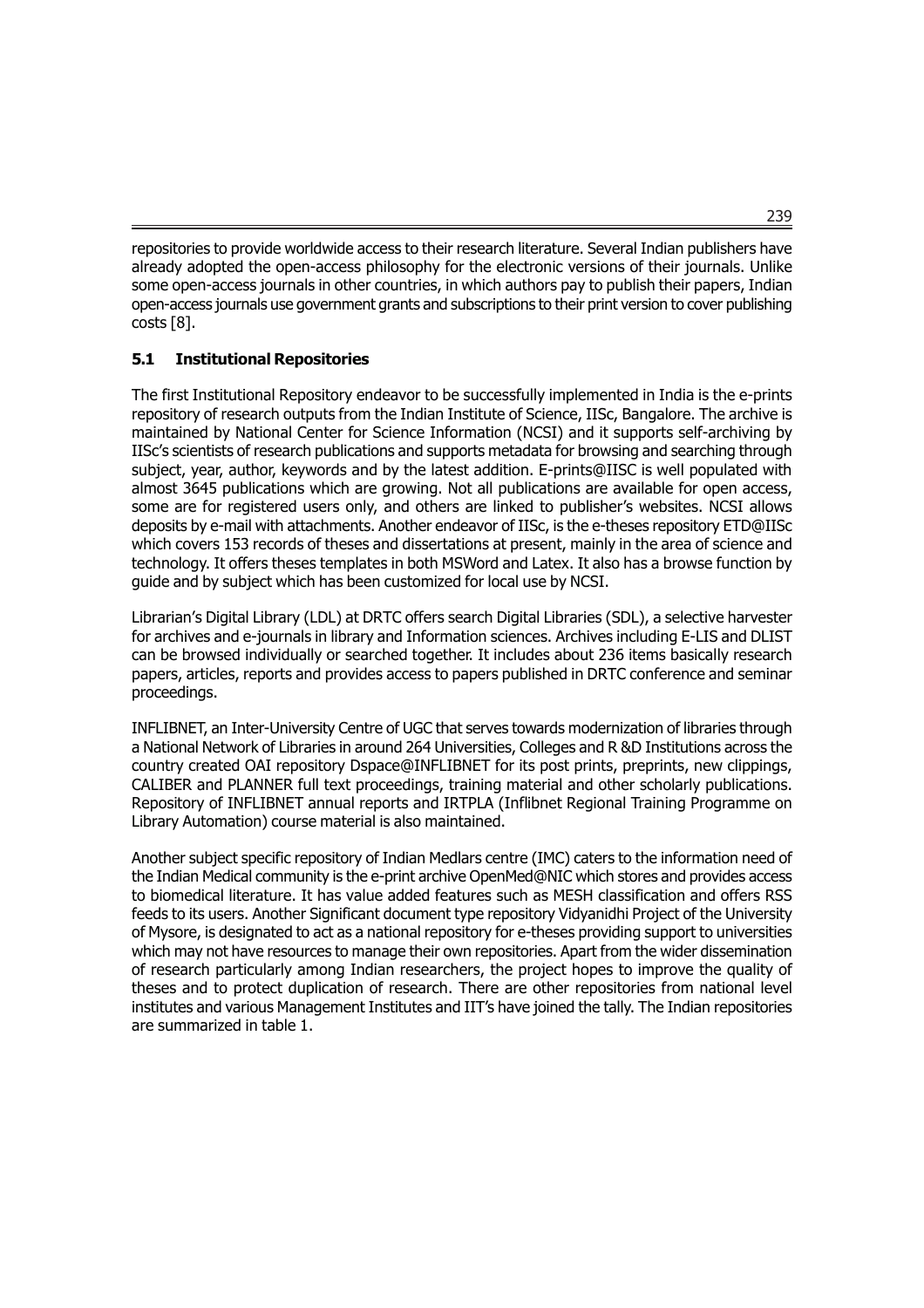| <b>Repository name</b>                                             | <b>Hosting Institution</b>                                     | No. of rec. | <b>Software</b> | subject                                                 |
|--------------------------------------------------------------------|----------------------------------------------------------------|-------------|-----------------|---------------------------------------------------------|
| Eprints@IISC<br>http://eprints.iisc.ernet.in                       | Indian Institute of<br>Science, Bangalore                      | 3645        | E-prints        | Science &<br>Technology                                 |
| ETD@IISC<br>http://etd.ncsi.iisc.ernet.in                          | <b>IIS</b>                                                     | 153         | D-space         | Theses &<br>dissertations                               |
| Librarians Digital Library-LDL-<br>http://drtc.isibang.ac.in/      | DRTC, Bangalore                                                | 236         | D-space         | Library &<br>Information<br>Science                     |
| <b>Dspace at INFLIBNET-</b><br>http://dspace.inflibnet.ac.in       | <b>INFLIBNET Centre,</b><br>Ahmedabad                          | 428         | D-space         | Library &<br>Information<br>Science                     |
| <b>IIA Repository</b><br>http://prints.iiap.res.in/                | Indian Institute of<br>astrophysics, B'lore                    | 725         | D-space         | Astronomy &<br>astrophysics                             |
| Dspace at INSA<br>http://61.16.154.195/dspace                      | <b>Indian National</b><br>Science Academy                      | 818         | D-space         | Member<br>publication,<br>events,<br>images etc.        |
| <b>ISI Library</b><br>http://library.isibang.ac.<br>in:8080/dspace | <b>Indian Statistical</b><br>Institute, Bangalore              | 10          | D-space         | <b>Mathematics</b><br>& Statistics                      |
| OpenMED@NIC Scieence<br>http://openmed.nic.in                      | <b>Indian Medlars</b><br>Centre, Delhi                         | 1035        | E-prints        | Health Sci.<br><b>MESH Classif.</b>                     |
| <b>Eprints at NCL</b><br>http://dspace.ncl.res.in/                 | <b>National Chemical</b><br>Laboratory (NCL),<br>Pune          | 290         | D-space         | e-theses,<br>chemistry &<br>biological<br>science       |
| Dspace@IIMK<br>http://dspace.iimk.ac.in                            | Indian Institute of<br>Management,<br>Kozhikode                | 133         | D-space         | Management<br><b>Disciplines</b>                        |
| Eprints@IIMK<br>http://eprints.iimk.ac.in                          | Indian Institute of<br>Management,<br>Kozhikode                | 25          | E-prints        | Research<br>papers,<br>Articles etc                     |
| <b>NAL Institutional repository</b><br>http://nal-ir.nal.res.in/   | National Aerospace<br>Laboratories                             | 418         | E-prints        | Aerospace<br>Sciences,<br><b>NASA</b><br>Classification |
| Eprints@IITA<br>http://eprints.iita.ac.in                          | Indian Institute of<br>Information<br>Technology,<br>Allahabad | 22          | E-prints        | Articles,<br>Reports<br>Conference<br>Reports           |

Table 1: Open Access Institutional repositories in India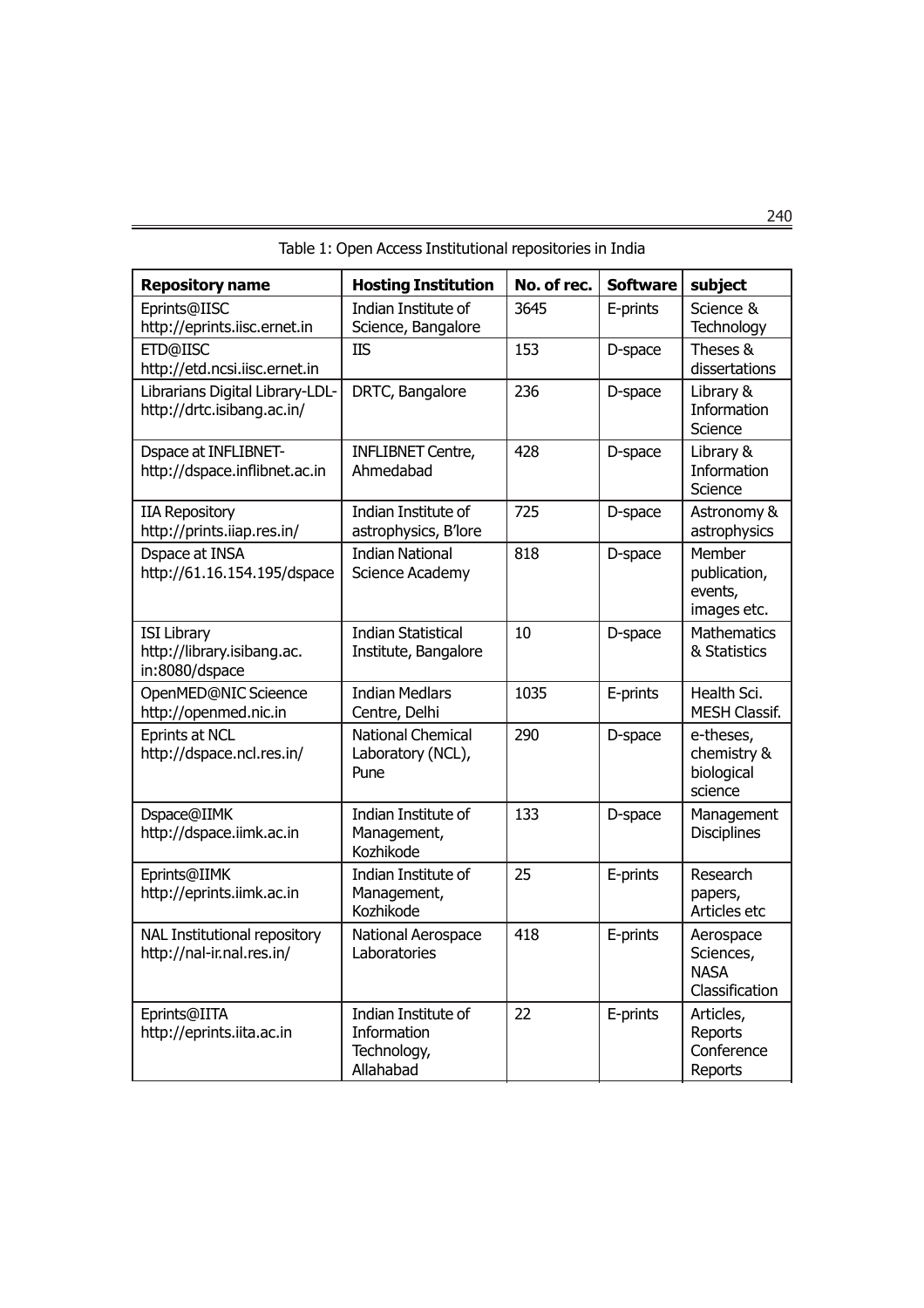Repository name  $\vert$  Hosting Institution  $\vert$  No. of rec.  $\vert$  Software  $\vert$  subject Dspace at NCRA  $\parallel$  National Centre for  $\parallel$  22  $\parallel$  D-space Proceedings reports, and radio Astrophysics and reports, conference http://ncra.lib.ncra.tifr.res. | proceedings | proceedings | proceedings | proceedings | proceedings | proceedings | proceedings | proceedings | proceedings | proceedings | proceedings | proceedings | proceedings | proceed in/dspace Dspace@NITR http://dspace  $\vert$  National Institute of  $\vert$  223  $\vert$  D-space  $\vert$  Engineering, .nitrkl.ac.in/dspace/ Technology, Physical & Rourkela **natural** natural sciences Repository of RRI Regional Research | 1064 | D-space Physics and http://dspace-rri.res.in/ Institute Astronomy Eprint@IITD | Indian Institute of | 1296 | D-space | Engineering http://eprints.iitd.ac.in/ Technology, Delhi sciences dspace Vidyanidhi National E-theses | University of  $\vert$  1835 | D-space | Multidisci-Repository Mysore Physore Physore Physon in the plinary, http://www.vidyanidhi. | interventional control and the second the second through the second through  $\vert$  Theses, org.in access by the contract of the contract of the contract of the contract of the contract of the contract o **Registration** (Under Dev.) Dspace at GBPUAT G.B. Pant Univ. of 82 D-space Articles, reports, and agriculture and conference conference http://202.141.116.205/ Tech., Pantnagar proceedings dspace Digital Repository NIO | National Institute of | 55 | D-space | Articles, reports, and  $\vert$  Oceanography  $\vert$  and  $\vert$  Reports http://drs.nio.org/drs/ | Conference dspace and the contract of the proceedings of the proceedings of the proceedings of the proceedings of the proceedings of the proceedings of the proceedings of the proceedings of the proceedings of the proceedings of the p

## 5.2. Open Access Journals

As far as the Journals are concerned there are a few open access journals providers in India. The prominent open access journal initiatives have come various institutes like Indian National Science Academy, Indian Academy of Sciences, Indian Medlars Center, Medknow Publications and other smaller ventures.

Indian National Science Academy (INSA): (http://www.insa.ac.in), INSA's project, "Building Digital Resources: Creating Facilities at INSA for hosting S&T Journals Online" has strengthed the open archive movement at the national level. The National Information System for Science & Technology funds the project. It facilitated digitizing S&T journals published by INSA and hosting them on a web server. At present INSA publishes 4 journals including the proceedings of INSA. It launched the OA versions of their journals in December 2003 in PDF format. User registration is required to access the journals. INSA also encourages other professional societies having their own web sites to get a link on INSA's site to facilitate a single point of access.

241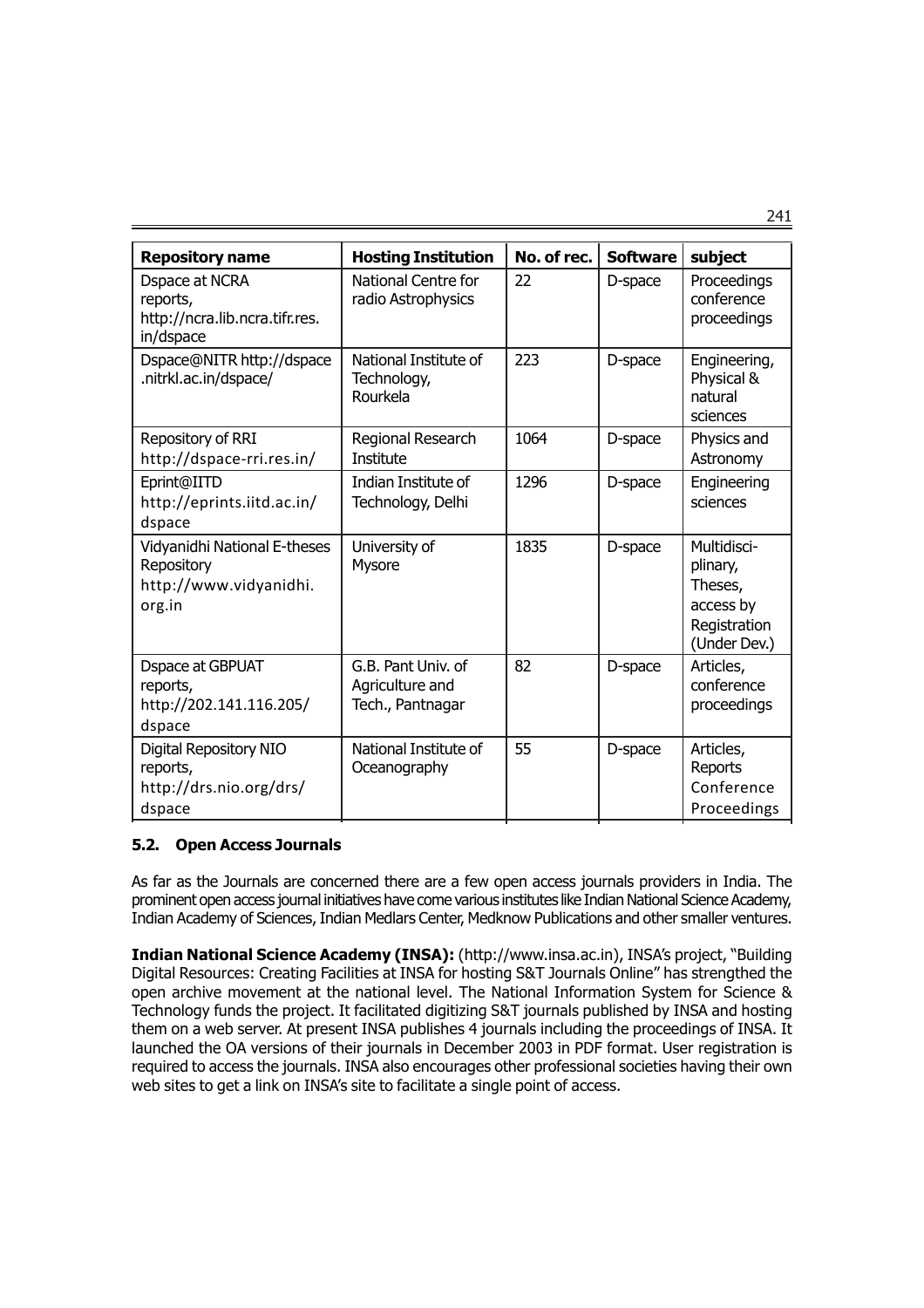Indian Academy of Sciences (IAS): (www.ias.ac.in/pubs/journals/) publishes 11 journals in all front-line scientific disciplines which are open access and the full text is available as PDF. Indian Academy of Sciences does not charge authors for publishing their papers. The cost of publishing is met by government funding and subscriptions to their print journals. Current Science, published by the current science association in collaboration with the IAS, has entire back volumes from 1932 and has been online since 1999. Many other journals including the Journal of Chemical science, Sadhana, Pramana, Journal of Biosciences etc. have back volumes online.

Indian Medlars Center of NIC: (http://medind.nic.in/) National Informatics Center (NIC) and Indian Council of Medical Research (ICMR) has initiated INDMED @NIC that indexes 77 biomedical peer reviewed journals since 1985. Another recent project MEDIN@NIC (http://medind.nic.in) provides full text contents of 38 biomedical journals which are indexed in IndMED.

Medknow Publications: (http://www.medknow.com/journals.asp), a company based in Mumbai, has helped 29 peer-reviewed scholarly biomedical journals, including the Journal of Post Graduate Medicine and Neurology India, make the transition from print to electronic open access. These journals provide immediate free access and do not charge the author or author institutions for publication of the articles. These journals also permit authors self archiving by the online submission of manuscripts through their respective websites. Medknow e-journals offer a professional interface with many value-added advanced linking features. Full text is available in both HTML and PDF. They have adopted the Open URL standard making it easy for libraries to link users from the citation to full text of the article, and DC metadata for easy retrieval linking of eponyms in the text to sources that provide origin of the terminology, linking of scientific names to species databases, citation information and PubMed links from references cited are other enhancements provided. Searching for medical images, multiple journal search and table of contents alerts are offered as options. 15 Medknow journals are archived in the OAI compliant Bioline International e-prints archive hosted at the University of Toronto (http://bioline.utsc.utoronto.ca)

There are other isolated efforts from learned societies such as the Indian Statistical Association which provides full text access of its journal Sankhya (http://sankhya.isical.ac.in/). The Journal of the Indian Institute of Science is also available online. Indianjournals.com (http:// www.indianjournals.com) provides access to multidisciplinary journals published by different Indian Societies and Institutions. Another Delhi based publisher Kamla-Raj enterprises (www.krepublishers.com/KRE-New-J/) provide access to 8 social science journals which are OAI compliant. The publication wing of CSIR (Council of Scientific and Industrial Research); NISCAIR (http://www.niscair.res.in/) brings out 11 research journals in different S&T disciplines. Though full text is not currently available online, bibliographic information and abstracts can be accessed and searched. In addition, some Indian open-access journals are using international agencies such as JournalServer.org, an online library of academic journals, to gain greater visibility.

# 6. Indian Open Access Scenario: Progress and Future

Various institutions in India have established open access institutional repositories to disseminate research outputs of their institutions as the technical infrastructure for setting them is now in place with minor costs. This is because there are a number of free open source software applications for setting up the archives. The most widely used software in India is e-prints (www.eprints.org) made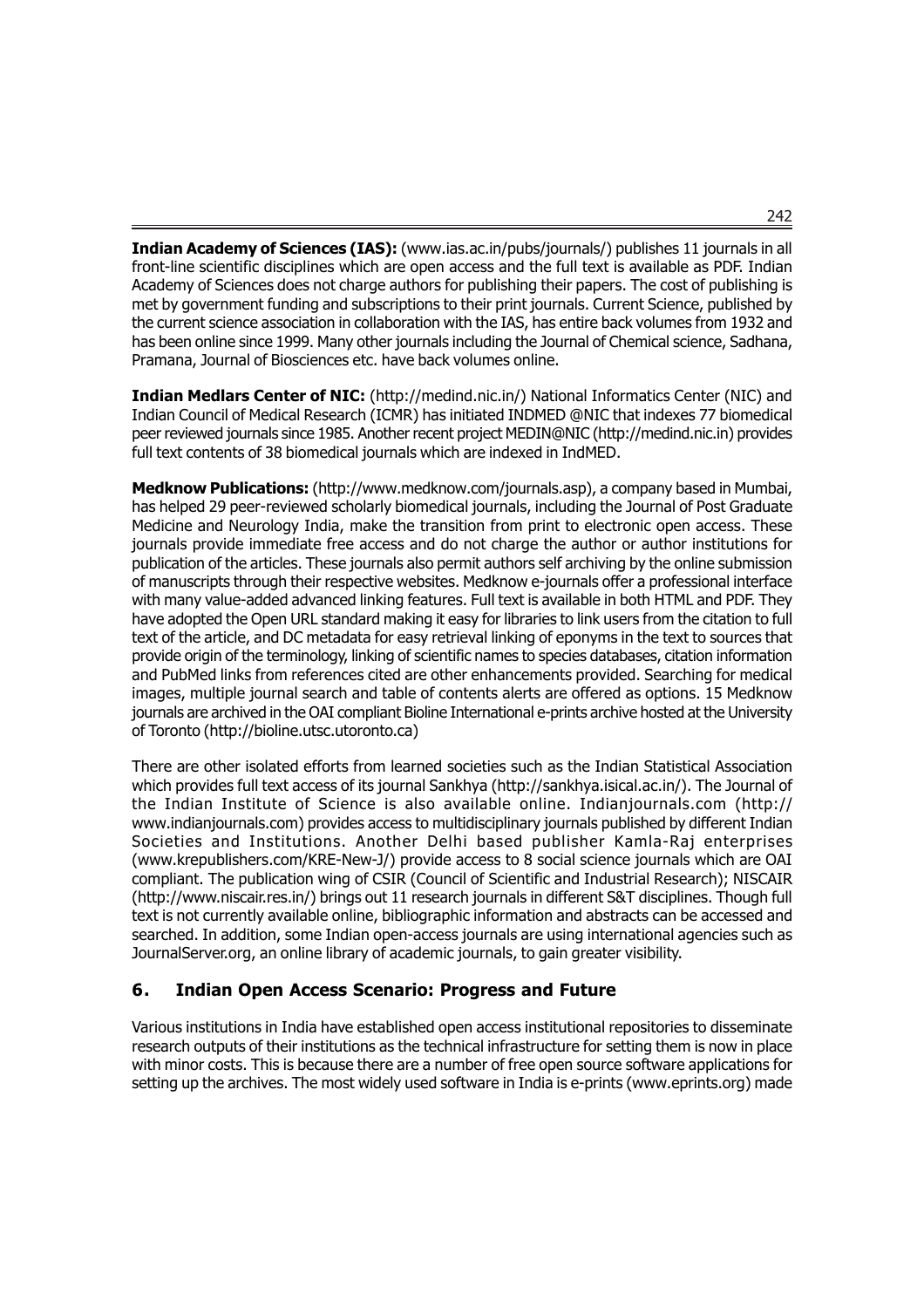available by the unit of Southampton and Dspace by MIT (www.dspace.org). At present OA to full texts is uneven in Indian repositories and in some cases access is only available on the intranet or by registration. Copyright ownership is a subject that is under intense discussion [9]. Recent growth in India research repositories are covered by ROAR-Registry of Open Access Repositories (http:// archives.eprints.org/) and (OpenDOAR)-Directory of Open Access Repositories (http:// www.opendoar.org/). The number of Indian repositories registered in ROAR is 20 at present and India is placed at 8th position in the list of countries with OA repositories registered on ROAR. USA tops the list with 184 repositories, followed by 69 in UK, 63 in Germany, 42 in Brazil, 31 in France, 25 in Australia, 25 in Sweden, 20 in India, 5 in China, 4 in South Africa. Both ROAR and OpenDOAR do not completely represent open access initiatives in India as they depend on voluntary registration. ROAR also includes archives in testing or developmental phase which may not be openly accessible. Though India is placed at the 12th position for overall number of journals among the top 25 publishing countries, its position falls down to 18th for its scientific journals with online content. Surprisingly, its position in the list of open access journals is 5th, well ahead of countries such as the Netherlands, China, Germany, Australia, and so on [10]. No matter the number or quality of OA journals and repositories in India, it has shown a great commitment amongst the developing world.

India has set up some OA operational examples and methodologies for the developing countries. OA movement has made the Indian journals reach the target audience of the world's communities and now more than hundred Indian journals provide free access to full-text contents. For example the Journal of Post Graduate Medicine which has been made open access from Medknow publication, has not only increased the visibility of papers published but there has also been a steady rise in number of submission of articles. The journal is indexed by Abstracting and Indexing services including PubMed, and is OAI compliant through the Bioline International e-prints archive. Statistics showing the number of visitors and downloads can rival some of the better known international medical journals. Moreover the number of citations to articles published in JPGMonline has been increasing every year and so has its projected impact factor [11]. Now even outside submissions from outside India are publishing in JPGM. Some journals have insisted free user's registration (e.g. INSA) whereas some have browsing facilities without user registration (e.g. IMC journals). Another significant development in open access scenario has been the Open Course Ware (OCW) which has gain momentum with the announcement of availability of learning resources on the Internet by two important national level organizations, namely IGNOU and NCERT [12].

There have been efforts to popularize OA archives through various conferences and seminars and workshops in India over the past two years. A special session on OA was held at 93rd Indian Science Congress in January 2006, which came up with the following recommendations for 'Optimal National Open Access Policy' Government of India including DST, DSIR, CSIR, DBT, DoD, DAE, DRDO, ICAR, ICMR, UGC, IITs, IISc and NITs) (http://inx2.arl.org/lists/SPARC-OAforum/message/2713.html) expects authors of research papers resulting from publicly-funded research to deposit electronic copies of any research paper into an institutional open access repository immediately upon acceptance for publication. Grant holders are encouraged to publish in OA journals and the grant will cover the publication costs.

Journal indexing services, index metadata, search engine harvest are being experimented. A metadata harvesting service harvests metadata from OAI compliant archives through harvesting software that supports OAI-PMH. Ghosh & Das (2006) mentions a few metadata harvesters installed in various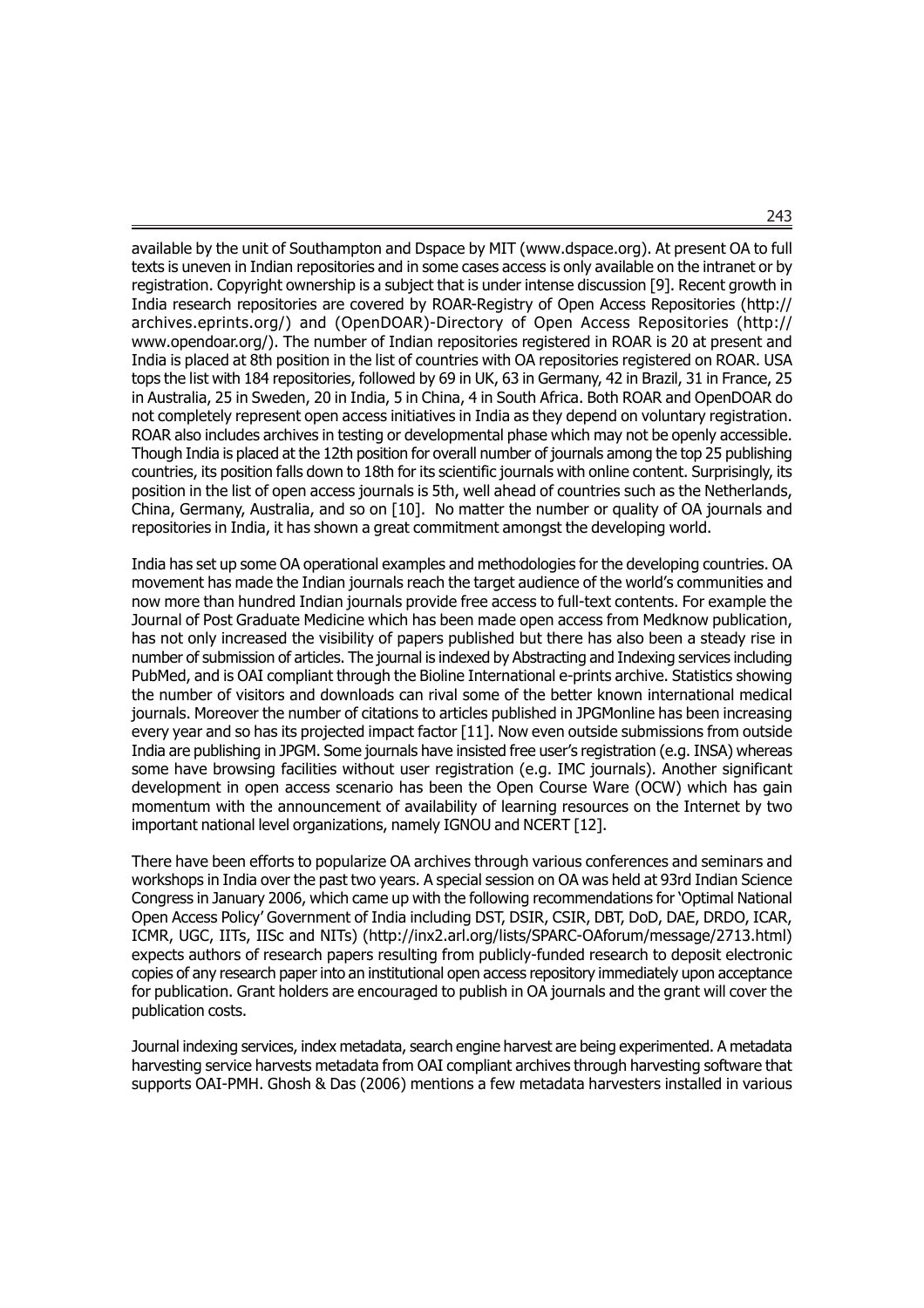archives in India such as Search Digital Libraries (SDL) (http://drtc.isibang.ac.in//sdl/) of DRTC which harvests library science subject specific open access archives and repositories. The SDL currently has 6816 papers from 13 archives indexed. Knowledge Harvester@INSA (http:// 61.16.154.195/harvester/) harvests metadata from 3 archives and currently has 2011 papers indexed. SJPI Cross Journal search service (http://144.16.72.144.harvester/) is a recent initiative from NCSI at the IISc that harvests metadata from 13 Indian OA journals and has currently 1047 papers indexed. IIT, Delhi has initiated a metadata harvesting service called SEED (http://eprint.iitd.ac.in/ seed/). It currently has 5019 papers from 4 archives indexed. The entire 4 metadata harvester in India use a harvesting system that is PKP Harvester, developed by public Knowledge Project (PKP) from Canada. Informatics has recently launched Open J-Gate OA journal indexing service which covers 3, 000 OA academic, research and industry journals. Out of the 1500 are peer reviewed scholarly journals.

These OA initiatives need to be vastly expanded. The future of the OA movement is to fill up repositories, providing open access to full-text and diversification of content where it does not exist. There is a long term commitment to maintaining repositories with the robust systems having backup facilities. The expansion of content through an extension of the INDEST consortium is being pursued. IISC is committed to put its entire publication online for its centenary year 2009 [13]. Ejournal publishing is also expected to increase. INFLIBNET mandates to improve computer and networking facilities in Indian libraries. Further the DRTC plans to include open access journals in library science [14]. CSIR plan to set up a national digital repository of research literature which include theses and dissertations [15] and various other initiatives are likely to arise in future which is supposed to establish a strong OA scenario in India.

# 7. Overcoming the Barriers

In spite of various institutions having initiated and set up institutional repositories, the response from the community of authors has been far from encouraging. Although OA has gained popularity in the library profession, it is relatively a new concept among the scholarly communities. Probably there are reasons for this, which need to be addressed if the movement has to grow and succeed.

- Authors have limited familiarity with the concept of OA publishing and surrounding issues and OA policies have little impact on author's decision for submitting papers. There is a misconception that it will be difficult to assess the impact of research if it isn't published in conventional journals. Some unawareness also lies in the fact that the attitude of the journals is changing and renowned journals also permit the authors to archive both preprints and post prints.
- n Intellectual property issues continue to dominate the OA landscape. As a result many archives are either in the development stage or on the intranets pending clarification of IPR issues.
- **n** There are copyright violations concerns. Fears to be stolen of the preliminary research ideas might prevent author submissions and there exists the perception that research in smaller institutions may plagiarize the work of the premier institutions
- Barriers to the widespread implementation of IR at universities include a lack of leadership and poor infrastructure. Many universities and research institutions in India lack both computers and high bandwidth Internet connectivity.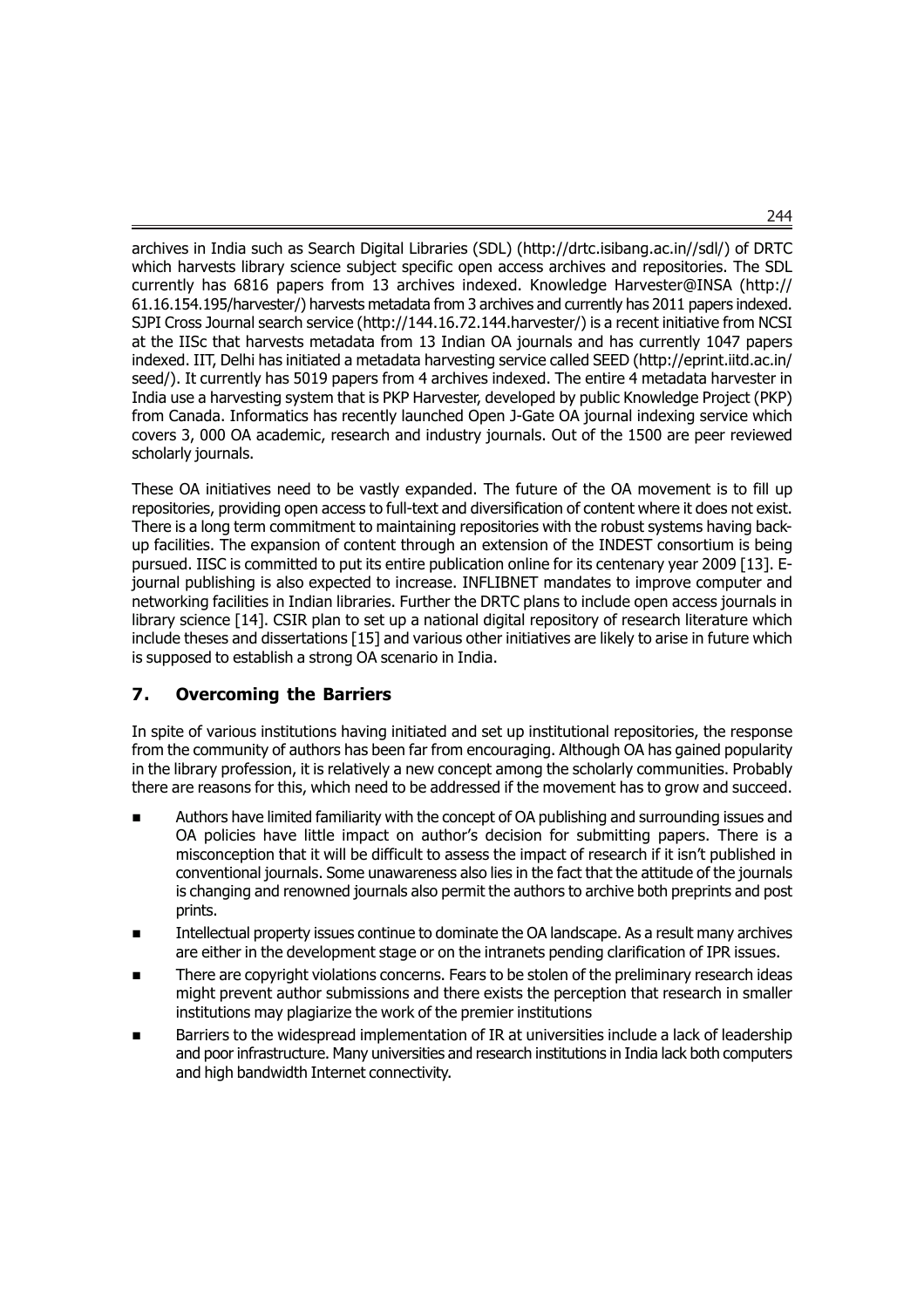- At present there is not much support for adopting a national approach to e-prints archives in India and distributed repositories are being favored.
- Lack of expertise and training issues in organizations for the promotion, installation and maintenance of repositories

To a significant extent these problems could be overcome if universities and research organizations are encouraged to develop Institutional repositories with the software and technical support. Well known authors should be targeted to archive their papers which will set good examples in supporting OA. Showing value to authors, convincing them on OA's value and wide applicability and the increased visibility it provides and creating public opinion and mandating deposits by funding agencies such as UGC, CSR, DBT, ICSSR, DAE etc, self-archiving support from top levels of administration and increasing training opportunities among staff by holding workshop and providing education to open access will surely boost the OA landscape in India. Research visibility can be provided by registering repositories with open access registries such as ROAR, Open DOAR and federated services such as OAIster, (http://Oaister.umdl.umich.edu/o/oaister/). OAIster is a cross-archive search tool, which facilitates (using OAI-PMH) to search e-print collections in almost 300 institutions worldwide. Further academic and research libraries should be encouraged to join such coalitions as SPARC (The Scholarly publishing and Academic Resources Coalition) that promote OA.

## 8. Conclusion

A large number of open access developmental projects are underway with the active support of government funding agencies, learned societies and publishers to make the fruits of scientific progress equally available to all. These efforts are to be consolidated and other important Indian organizations and funding agencies which have a strong research base with a large output of science and technology papers can set up institutional archives and provide subscription free journals. Arunachalam (2004) states that as research originating in India often go unnoticed, even by other researchers in India, therefore creating institutional archives and providing open access journals would help to reduce the isolation of our scientists [16]. Raja Simhan (2004) says that OA archiving should be given much higher attention in policy circle so that they would raise the profile of Indian research. Open access to scientific journals is beneficial to scholars and has wide support as a concept, but it needs viable revenue models and great commitment among its promoters. Therefore the emphasis should be primarily on setting up open archives rather than on persuading journal publishers to make their journals open access [17]. While we realize the importance and value of expanding OA to scholarly research, it is equally important to address the many questions that are being raised about the prospects of OA. Its principal strength will continue to derive from technology that enables accessing and sharing distributed resources by the community of scientists [18]. Though the OA concept is still debated and there is no consensus within the scientific community or a proven model, indeed, the benefits of open access to results of research cannot be denied.

#### References

- 1. Chan, Leslie (2004). Supporting and enhancing scholarship in the digital age: The role of open access Institutional Repositories. Canadian Journal of Communication, Vol. 29, pp. 277-300
- 2. Ramachandran, R. (2004). The 'free access' debate. Frontline Vol. 21 issue (2) Jan 17-30 2004 Available at [www.hinduonnet.com/fline/fl2102/stories/20040130000807900.htm]